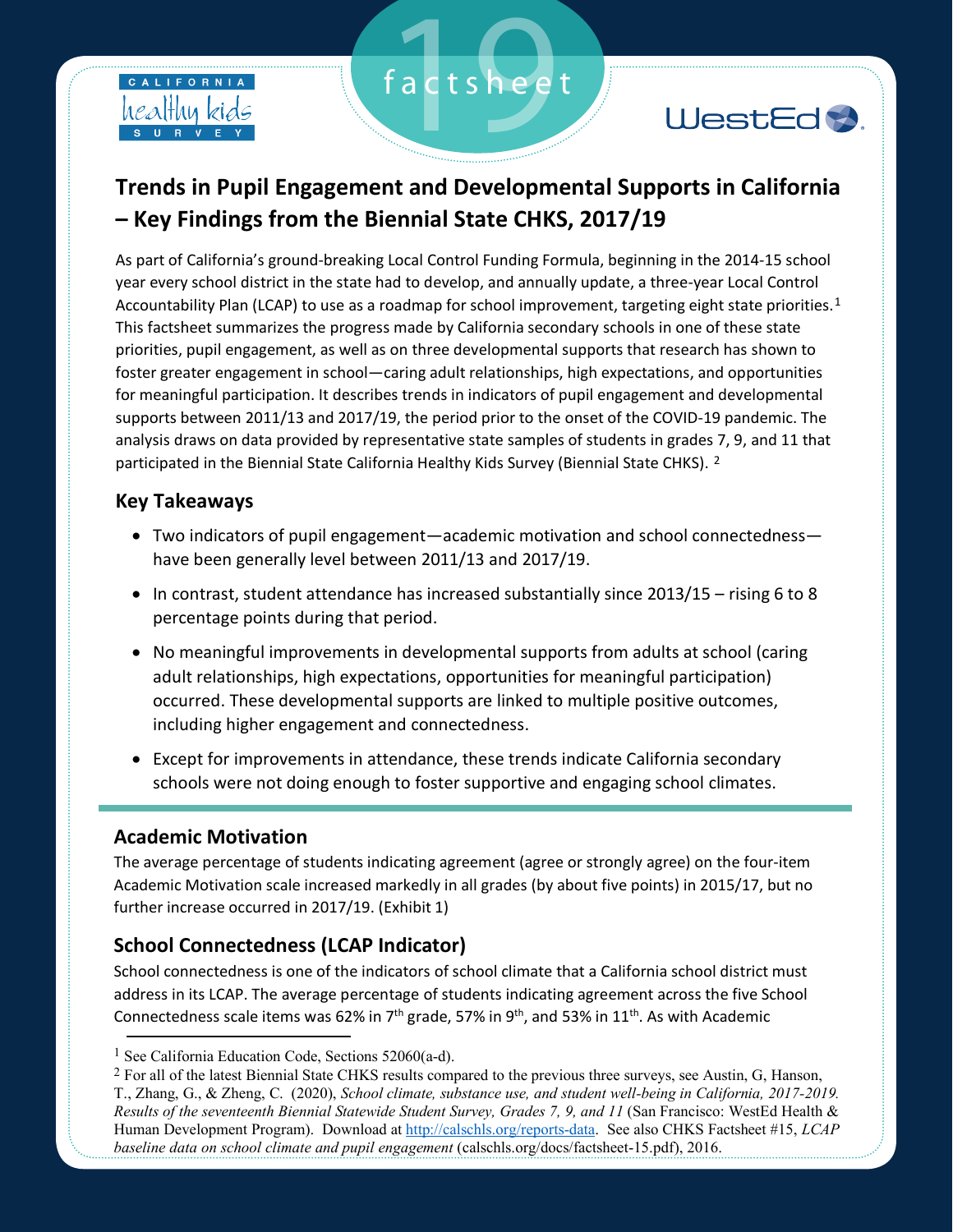Motivation, these results were lower in 7<sup>th</sup> grade and little changed in high school compared to 2015/17. Overall, School Connectedness has not changed since 2013/15.

#### EXHIBIT 1.

EXHIBIT 2.



#### **Academic Motivation by Survey Year**

**Source: Biennial State California Healthy Kids Survey Data, 2013/15, 2015/17, and 2017/19.** 



#### **School Connectedness by Survey Year**

**Source: Biennial State California Healthy Kids Survey Data, 2011/13, 2013/15, 2015/17, and 2017/19**

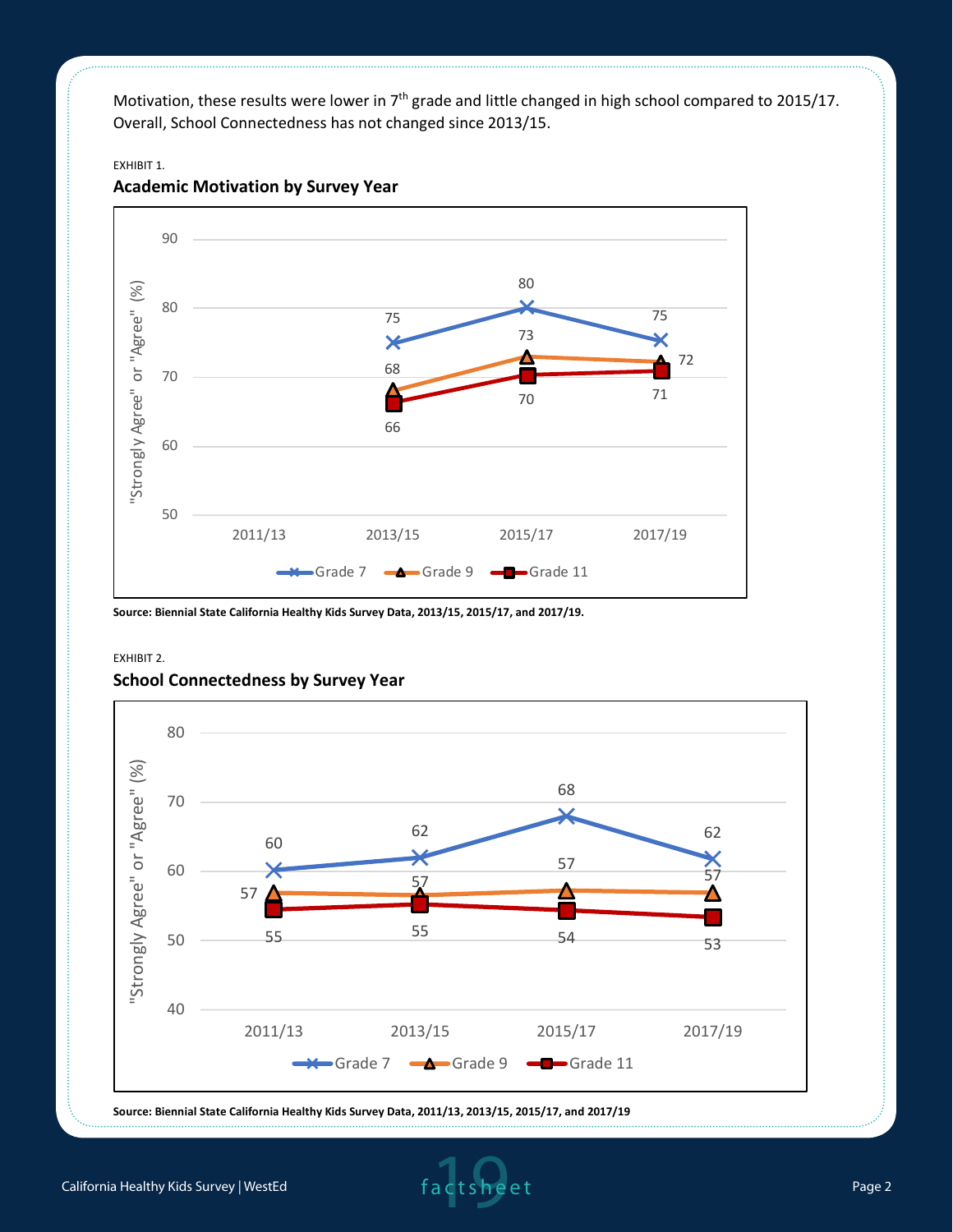## **Attendance**

EXHIBIT 3.

In one of the survey's most positive findings, the percentage of students reporting that they did not miss any school in the past 30 days improved markedly in all grades, by five–eight points, to 50% in  $7<sup>th</sup>$  grade, 44% in 9<sup>th</sup>, and 39% in 11<sup>th</sup>.

Based on a new item, 13% of 7<sup>th</sup> graders, 15% of 9th, and 17% of 11<sup>th</sup> reported missing school three or more days out of the past 30 days, an indicator of chronic absenteeism.

The percentage of students that reported truancy (skipping school or cutting classes in the past 12 months) more than a few times is 3% in 7<sup>th</sup> grade, 5% in 9<sup>th</sup>, and 8% in 11<sup>th</sup>. Since 2013/15 there has been little change in the results for 7<sup>th</sup> grade but declines in high school, with current results two points lower for  $9^{th}$  grade and four points lower for  $11^{th}$ .



#### **School Attendance by Survey Year**

**Source: Biennial State California Healthy Kids Survey Data, 2013/15, 2015/17, and 2017/19**

### **School Developmental Supports**

Research has shown that when schools (or families or communities) provide three developmental supports—caring adult relationships, high expectations, and opportunities for meaningful participation—students are more likely to report more positive academic, social-emotional, and health outcomes. Access to these supports are important contributors to a positive school climate. In all grade levels, no improvements occurred, and levels currently are lower than in 2011/13. Most of the declines occurred in 2013/15. Since then, in high school, the percentages have continued to decline slightly or held steady. In 7<sup>th</sup> grade, percentages spiked in 2015/17 but dropped as much if not more in 2017/19 to levels below those in 2011/13.

• **Caring Adult Relationships**. About six in ten secondary students experienced a caring adult at school. The lowest rate occurred among 9<sup>th</sup> graders (56%, compared to 61% in 7<sup>th</sup> grade

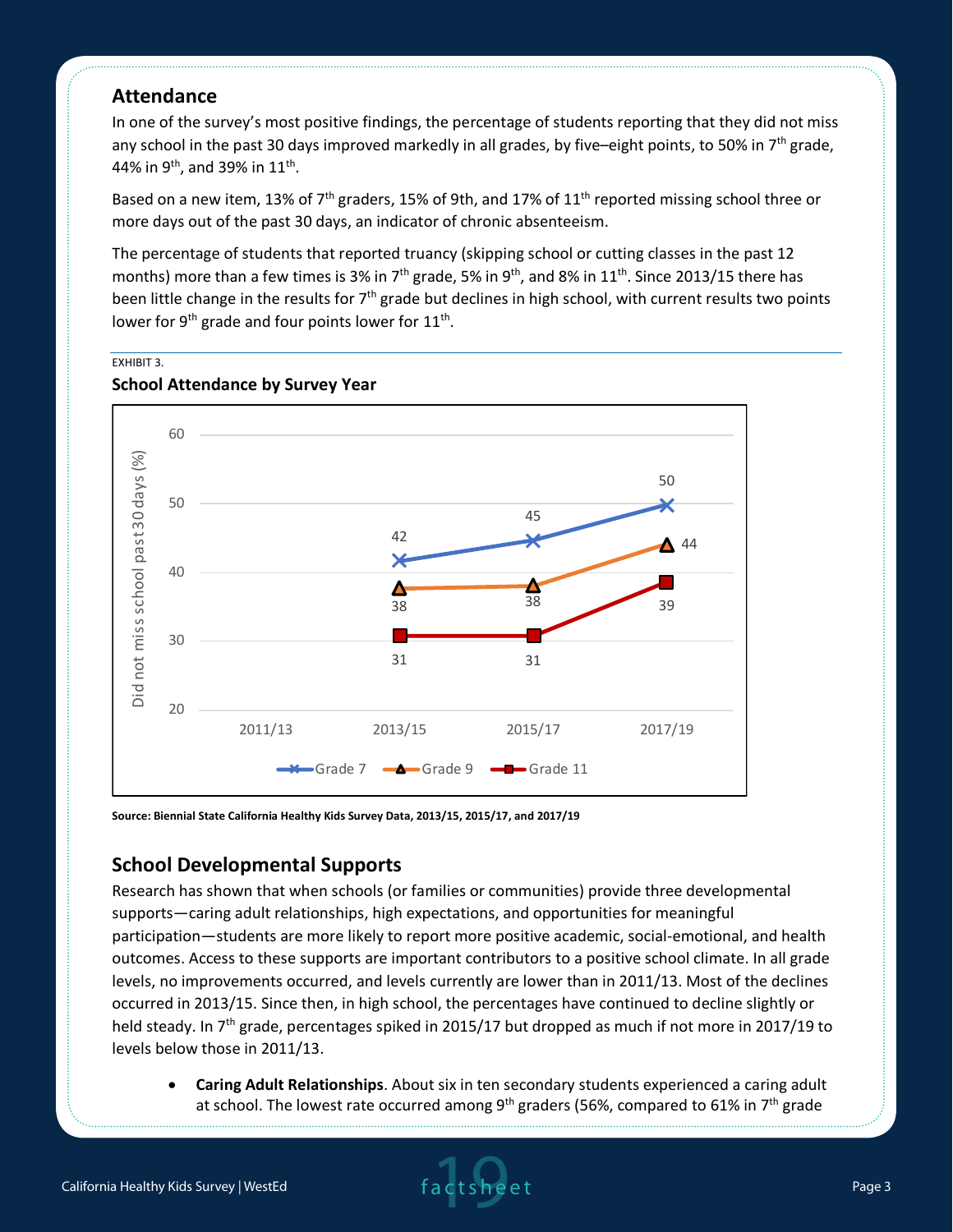and 60% in 11th). Among  $11<sup>th</sup>$  graders, current percentages are six points lower than in 2011/13.

- **High Expectations**. Around seven in ten secondary students have experienced high expectation messages, with rates highest in  $7<sup>th</sup>$  grade (75%, compared to 68% and 69% in high school). The overall trends since 2011/13 are very similar in each grade to those for Caring Adult Relationships: a decline occurring in 2013/15 with results since then level except the spike in 2015/17 in  $7<sup>th</sup>$  grade.
- **Meaningful Participation**. Approximately one-third of students in all three grades experienced opportunities for meaningful participation, with the highest agreement rate in 7<sup>th</sup> grade at 36%, compared to 33% in the high school grades. As with the other developmental supports, 2017/19 levels are lower than in 2011/13 and are also lower in all grades than in 2015/17.

Four in ten secondary students currently have not experienced a caring adult, about three-in-ten have not experienced high expectation messages, and almost seven in ten have not had opportunities for meaningful participation in school. No indicator has shown a consistent sign of improvement since 2013/15 except for the 2015/17 spike in  $7<sup>th</sup>$  grade.



### **Caring Adult Relationships by Survey Year**

EXHIBIT 6.

**Source: Biennial State California Healthy Kids Survey Data, 2011/13, 2013/15, 2015/17, and 2017/19**

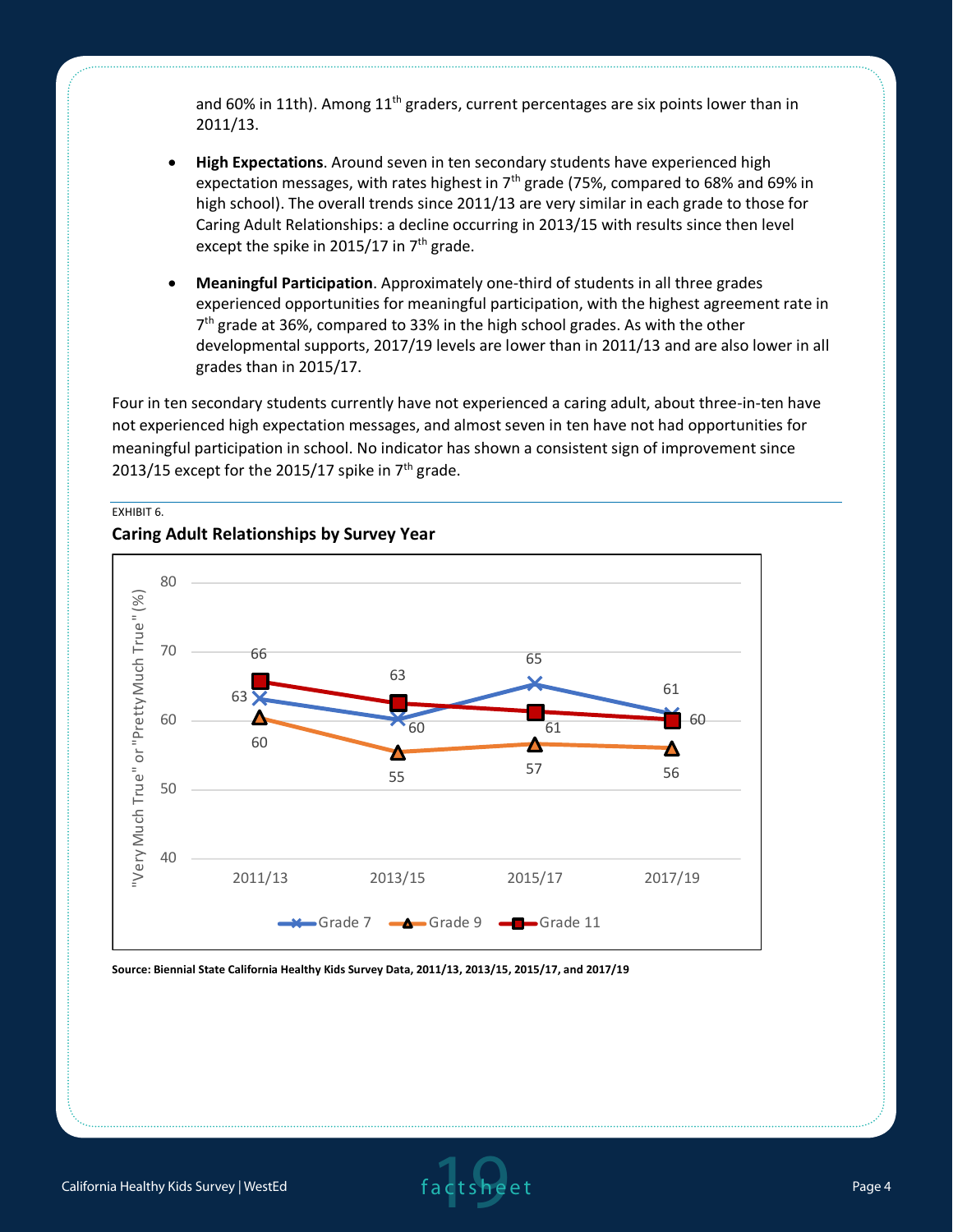#### EXHIBIT 7.





**Source: Biennial State California Healthy Kids Survey Data, 2011/13, 2013/15, 2015/17, and 2017/19**

#### **Summary**

Although school attendance increased substantially in 2017/19, little progress was made statewide on measures of the LCAP-priority areas of school climate and pupil engagement, prior to the onset of the pandemic. Moreover, schools were not making progress on improving the measures of developmental supports assessed by the CHKS –caring adult relationships, high expectations, and opportunities for meaningful participation. This may help explain the lack of long-term improvement in school connectedness and engagement, despite being LCAP priorities. The lower levels of developmental supports for high school students is especially troubling given that high school students also exhibit lower connectedness, lower attendance, and higher truancy. The results suggest that more needs to be done to foster supportive and engaging school climates for students.

*Suggested citation:* Austin, G., Hanson, T., Zhang, G., and Zheng, C. (2021) *Trends in Pupil Engagement*  and Developmental Supports in California – Key Findings from the Biennial State CHKS, 2017/19. CHKS Factsheet #19. San Francisco, CA. WestEd.

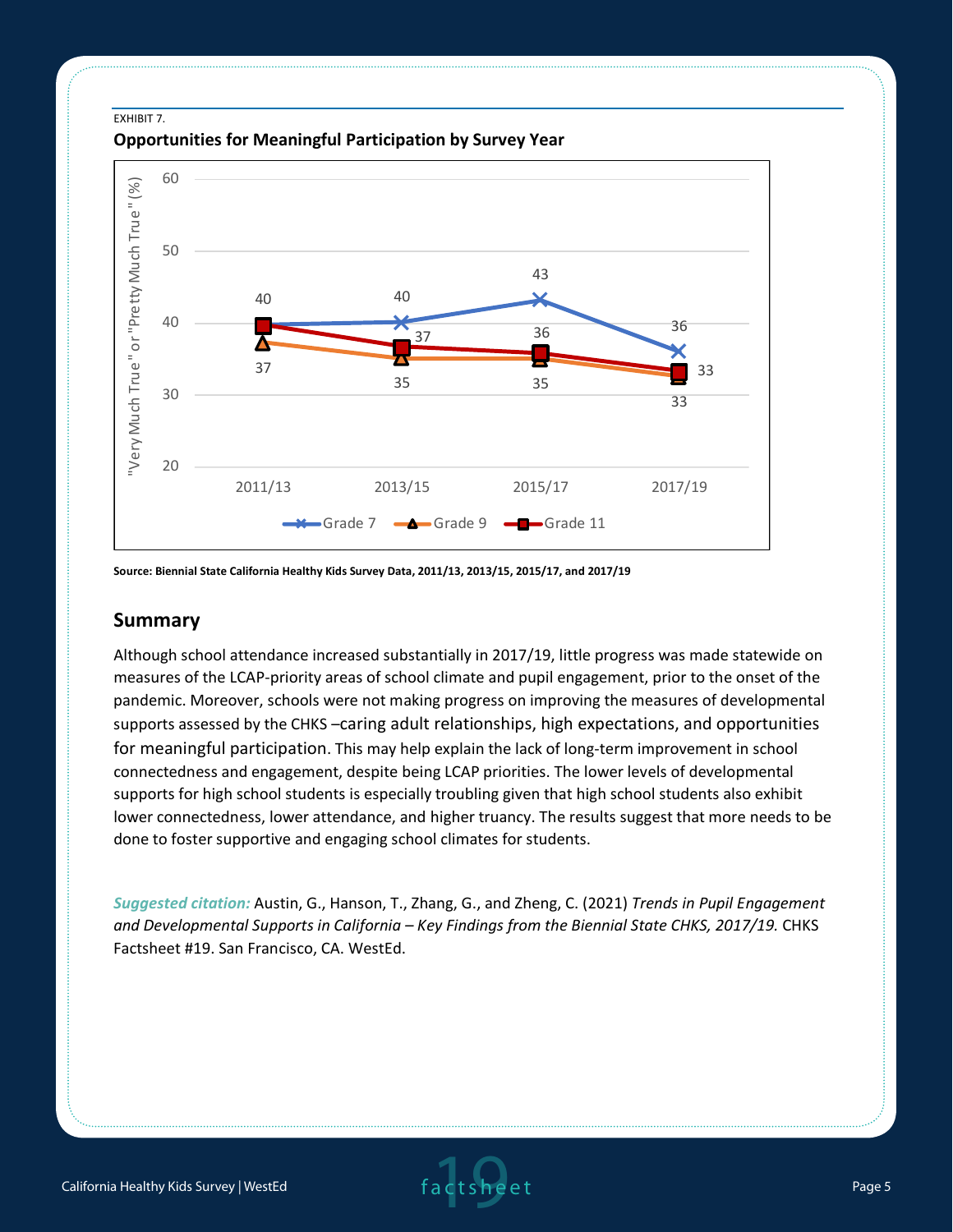# **Appendix**

# **Biennial State California Healthy Kids Surveys**

The surveys were administered over two-year periods to randomly-selected, representative state samples of secondary students (grades 7, 9, and 11). Sample selection and data collection was embedded within the process of local CHKS administration by school districts under the sponsorship of the California Department of Education. Approximately 110 schools participated in each administration – 50 traditional high schools, 50 feeder middle schools, and 10 continuation schools. The surveys were conducted under conditions of strict anonymity and confidentiality. Results are weighted to reflect the sampling design, state student enrollment, and state enrollment composition by race/ethnicity. The California Department of Health Care Services provides financial support for the statewide survey. The state's Committee for the for the Protection of Human Subjects, Office of Statewide Health Planning and Development, approved the survey protocols.

| <b>Construct</b>           | Item(s)                                                                                                                                                                                                                                      | <b>Operationalization</b>                                                                                      |
|----------------------------|----------------------------------------------------------------------------------------------------------------------------------------------------------------------------------------------------------------------------------------------|----------------------------------------------------------------------------------------------------------------|
| Academic<br>Motivation     | I try hard to make sure that I am good at my<br>schoolwork.<br>I try hard at school because I am interested in my<br>work.<br>I work hard to try to understand new things at<br>school.<br>I am always trying to do better in my schoolwork. | The average percent of students<br>indicating Agree or Strongly Agree on the<br>items on the scale.            |
| School<br>Connectedness    | I feel close to people at this school.<br>I am happy to be at this school.<br>I feel like I am part of this school.<br>The teachers at this school treat students fairly.<br>I feel safe in my school                                        | The average percent of students<br>indicating Agree or Strongly Agree on the<br>items on the scale.            |
| Attendance                 | In the past 30 days, did you miss a day of school<br>for any of the following reasons?                                                                                                                                                       | The percent of students reporting that<br>they did not miss any school.                                        |
| Chronic<br>Absenteeism     | In the past 30 days, how often did you miss an<br>entire day of school for any reason?                                                                                                                                                       | The percent of students reporting three<br>or more days.                                                       |
| Truancy                    | During the past 12 months, about how many<br>times did you skip school or cut classes?                                                                                                                                                       | The percent of students reporting once a<br>month or more frequently.                                          |
| Caring Adults in<br>School | At my school, there is a teacher or some other<br>adult<br>who really cares about me.<br>who notices when I am not there.<br>who listens to me when I have something to say.                                                                 | The average percent of students<br>indicating Pretty Much True or Very<br>Much True on the items on the scale. |

#### **Table A1. List of Selected Measures**